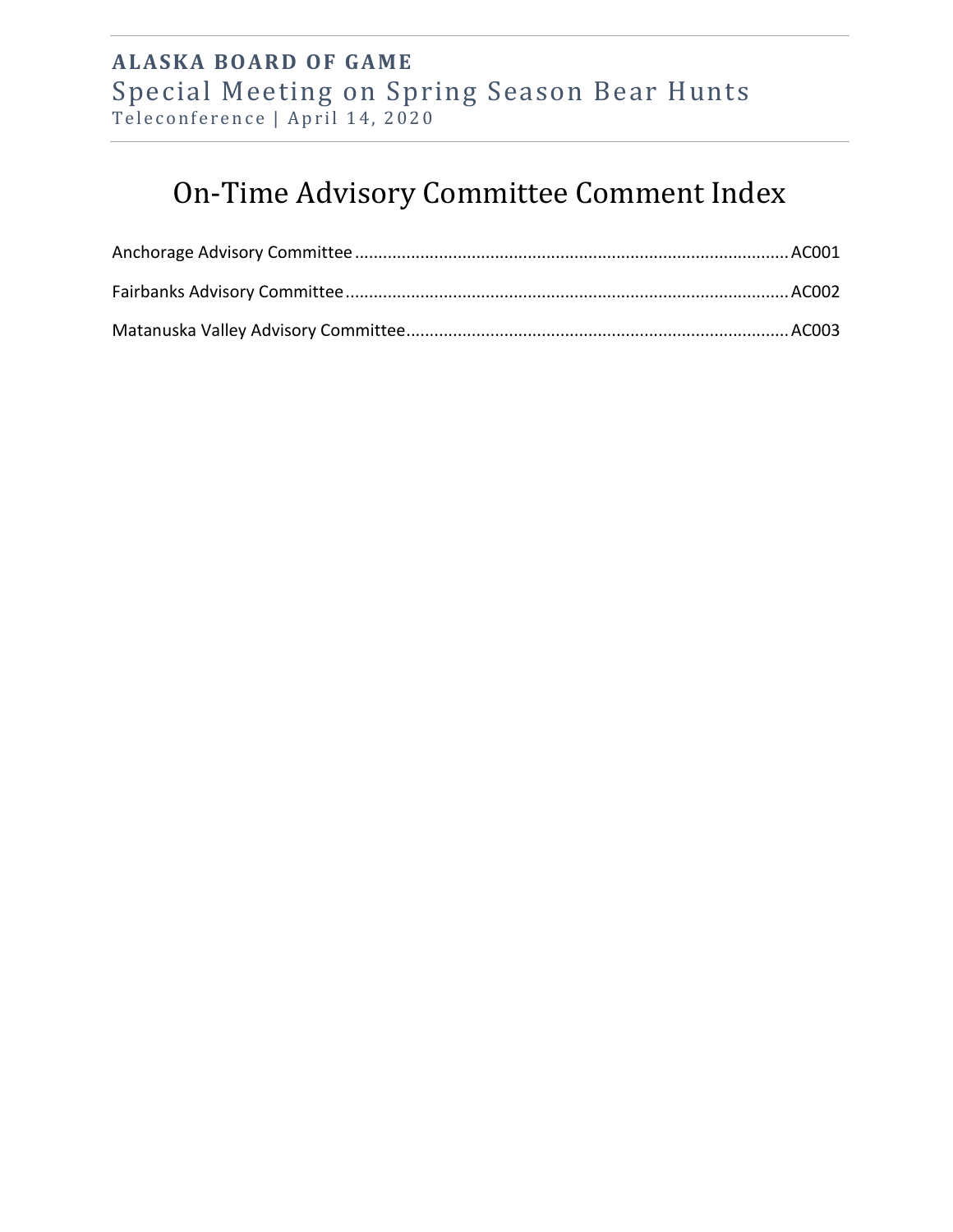





Anchorage Fish & Game Advisory Committee Kevin Taylor, Chair

> Anchorage, AK 99502 907-243-1983

April 14, 2020

Alaska Board of Game P.O. Box 115526 Juneau,AK 99811-5526 via email: [dfg.bog.comments@alaska.gov](mailto:dfg.bog.comments@alaska.gov)

Re: April 14, 2020 teleconference meeting regarding bear hunting seasons.

Dear Board of Game Members:

Thank you for giving the Anchorage AC the opportunity to comment before your teleconference meeting on the resident and nonresident brown bear hunting season in GMU 9 and the transfer of 2020 spring season drawing permits to a future year for both brown and black bears.

We all have had to make adjustments to our lives because of the current pandemic. We understand why the 2020 nonresident bear season had to be cancelled this year. Many residents ofthe state can maintain social distancing principles and do have access to hunt GMU 9 this spring and we would like them to have the opportunity to do so. We are hopeful that the 2020 GMU 9 spring registration hunt will open as scheduled for residents that can participate while complying with all of the government mandates.

We also recognize the financial hardship the cancellation of the spring bear season has caused to a multitude of people and businesses. If a spring 2021 registration hunt is planned in GMU 9 we would like it to be for both residents and nonresidents as long as conservation goals can be met. This will allow commercial operators a reasonable expectation to recover revenue not earned in 2020 and also give the residents the opportunity to hunt. With the current travel mandates there are still many residents that will not be abie to participate in the spring 2020 hunt as they cannot travel to the smaller communities in GMU 9. We would like them to have the opportunity to do so in 2021.

We are in agreement that transferring 2020 spring season drawing permits for bears to a future year is a viable solution as long as conservation goals can be met.

Thank you for your time and consideration,

Keom Taylor

Kevin Taylor Anchorage Fish & Game Advisory Committee Chair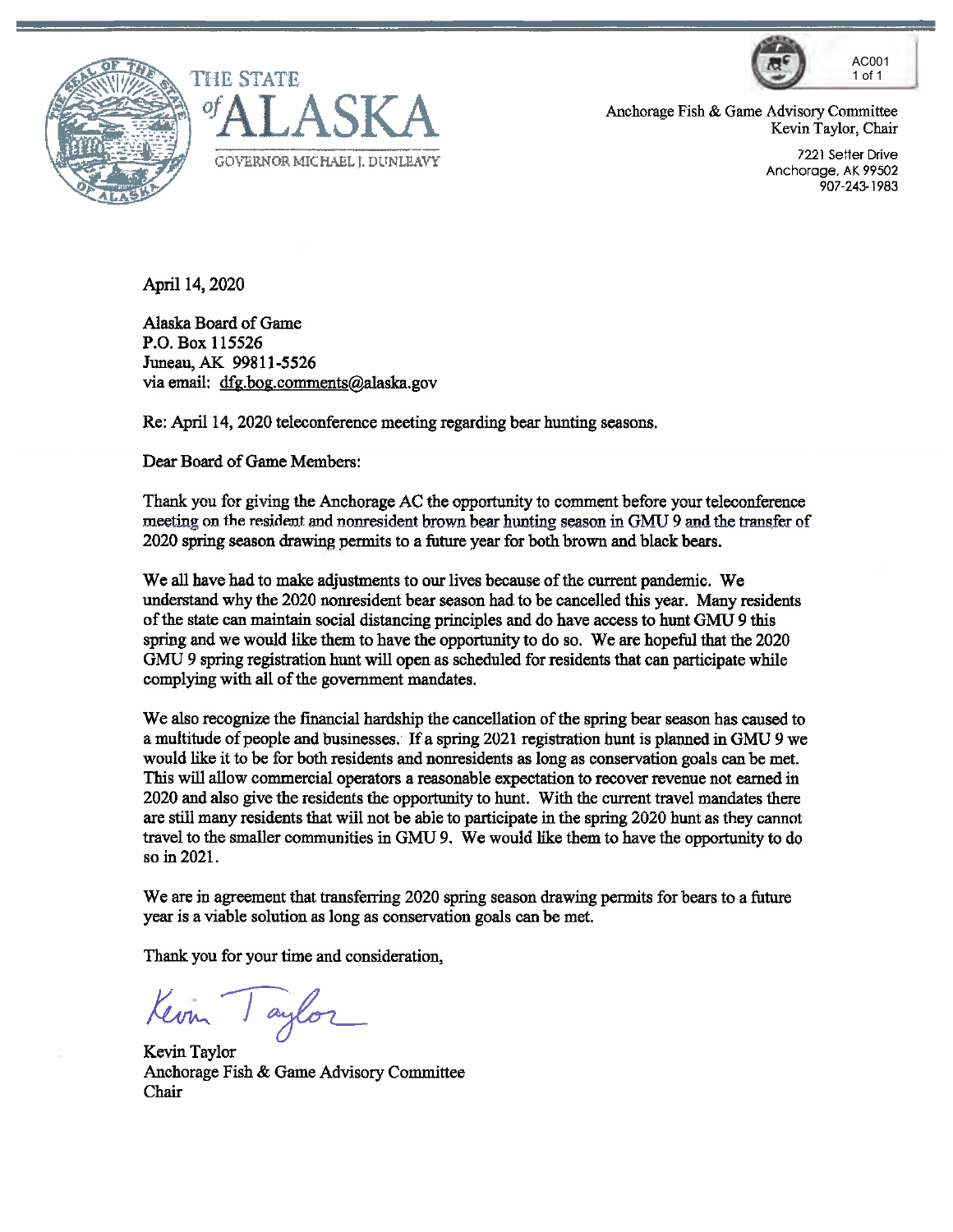

## **Fairbanks** *<i>Interior Region* **Fish & Game Advisory Committee** *Fish & Game Advisory Committees*

Middle Nenana River **Kirk** *Schwalm*<br>Chairman Middle Yukon River River Delta Junction Middle Yukon River Delta Junction Middle Yukon River Perana<br>Ruhy Ruhy PO Box 83825<br>
Fairbanks. *AK 99708* **Stony 101ina 199708 Stony 101ina Bairbanks.** *AK 99708* **<b>Stony 101ina Pairbanks**<br>Lake Minchumina *Upper* Tanana Fortymile 199708 **Pairbanks** McGrath *Pulson Flats* McGrath *Pulso* 

To: Alaska Board of Game April 9, 2020

Re: special meeting via teleconference on Tuesday. April 14. 2020

Sent via email to: dfg.bog.comments@alaska.gov

Chairman Spraker and members of the Alaska Board of Game;

The Fairbanks Fish and Game Advisory Committee (F AC) met on April 8, 2020 via teleconference for a regularly scheduled meeting. Fifteen of fifteen members were present. The <sup>F</sup>AC discussed the upcoming special Board meeting and the two agenda items contained on in the April 8, 2020 notice. The FAC voted by unanimous consent to forward the following comments to the Board.

As to agenda item 1, the opening of a spring 2021 brown bear season in GMU 9, the FAC has two concerns. First, the FAC wants to stress that all current resident 2020 spring bear hunts must stay open. The FAC is opposed to trading the current, albeit limited, resident opportunity for future opportunity. Second, the FAC is currently without biological information from the Department. The FAC could only support such a hunt if the sound science of the Department indicated sufficient harvestablc surplus for the hunt.

As to agenda item 2, to allow to allow the transfer of 2020 spring season drawing permits to a future year, the FAC discussed many aspects without reaching consensus in support tor opposition. Once the Board develops more detailed proposals the FAC will provide additional comments. The FAC plans to meet May 13, 2020.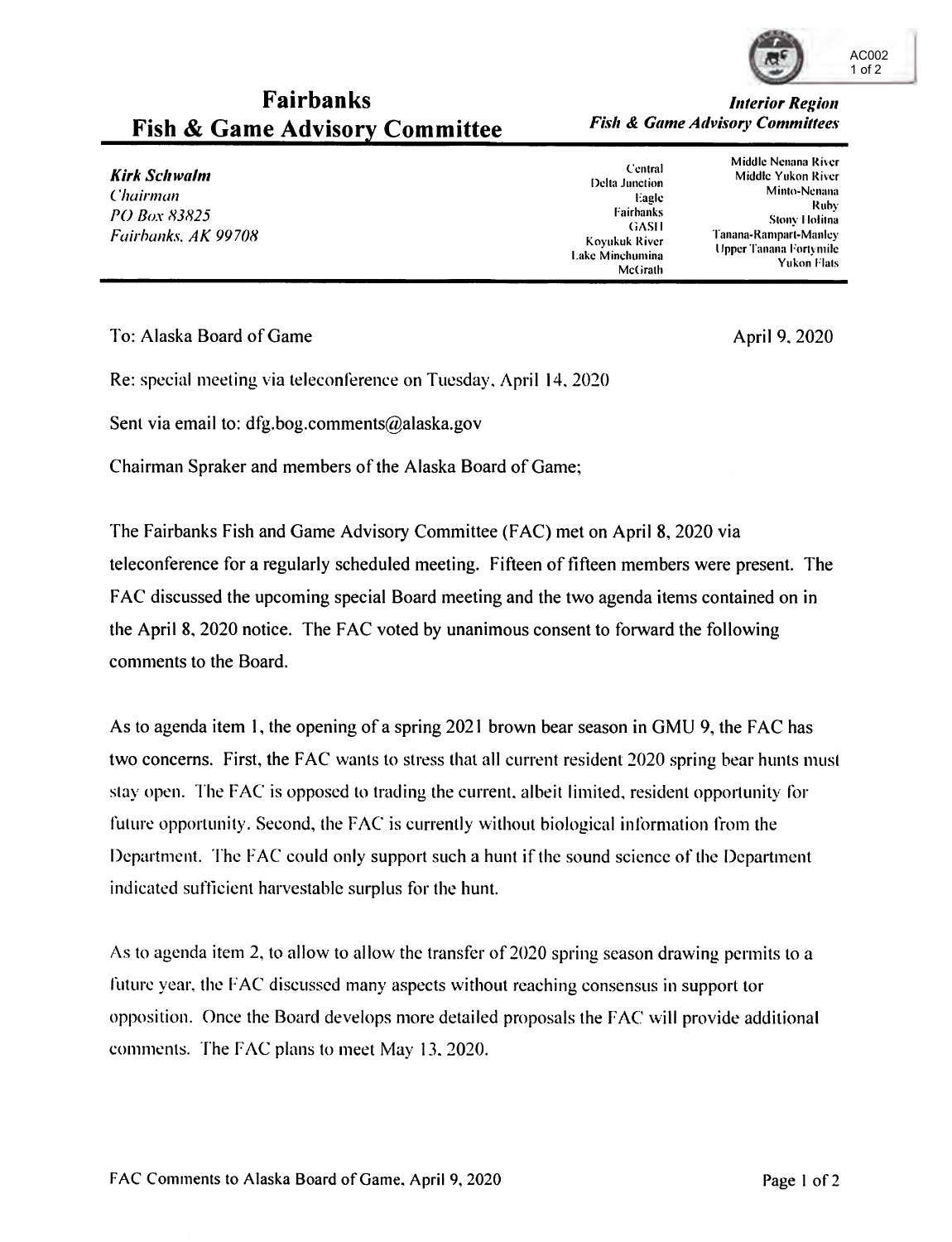

In general, the FAC discussed how hunting is inherently unpredictable and subject to a variety of factors out of our control. Several members have personal stories of past years drawing permits being unused due to weather. injury, or other responsibilities beyond their control. None of these individuals were eligible for a "make up" permit. Some members also have concerns over the "make up" permits displacing future year opportunity of others.

On the other hand, the FAC acknowledges the toll the nonresident spring bear cancellation has had on guides. The FAC appreciates the guide industry's willingness to do its part to flatten the curve and protect rural Alaska. Transferring permits to future years may save many guides form being forced to return deposits, and prevent the destruction of another sector of Alaska's economy.

The FAC also discussed whether any change to the permit rules should apply to both residents and nonresidents equally or if there was an advantage to separate the groups. The FAC made no decision on this issue. Also, the FAC discussed potential problems with hunters who would not be able or willing to hunt in a future year, and if there would be a mechanism to reallocate those unused permits.

The FAC understands the hard decisions the Board has to make and appreciates the opportunity to provide its thoughts.

**Kirk** Schwalm Fairbanks Fish and Game Advisory Committee Chairman

Cc [nissa.pilcher@alaska.gov](mailto:nissa.pilcher@alaska.gov).